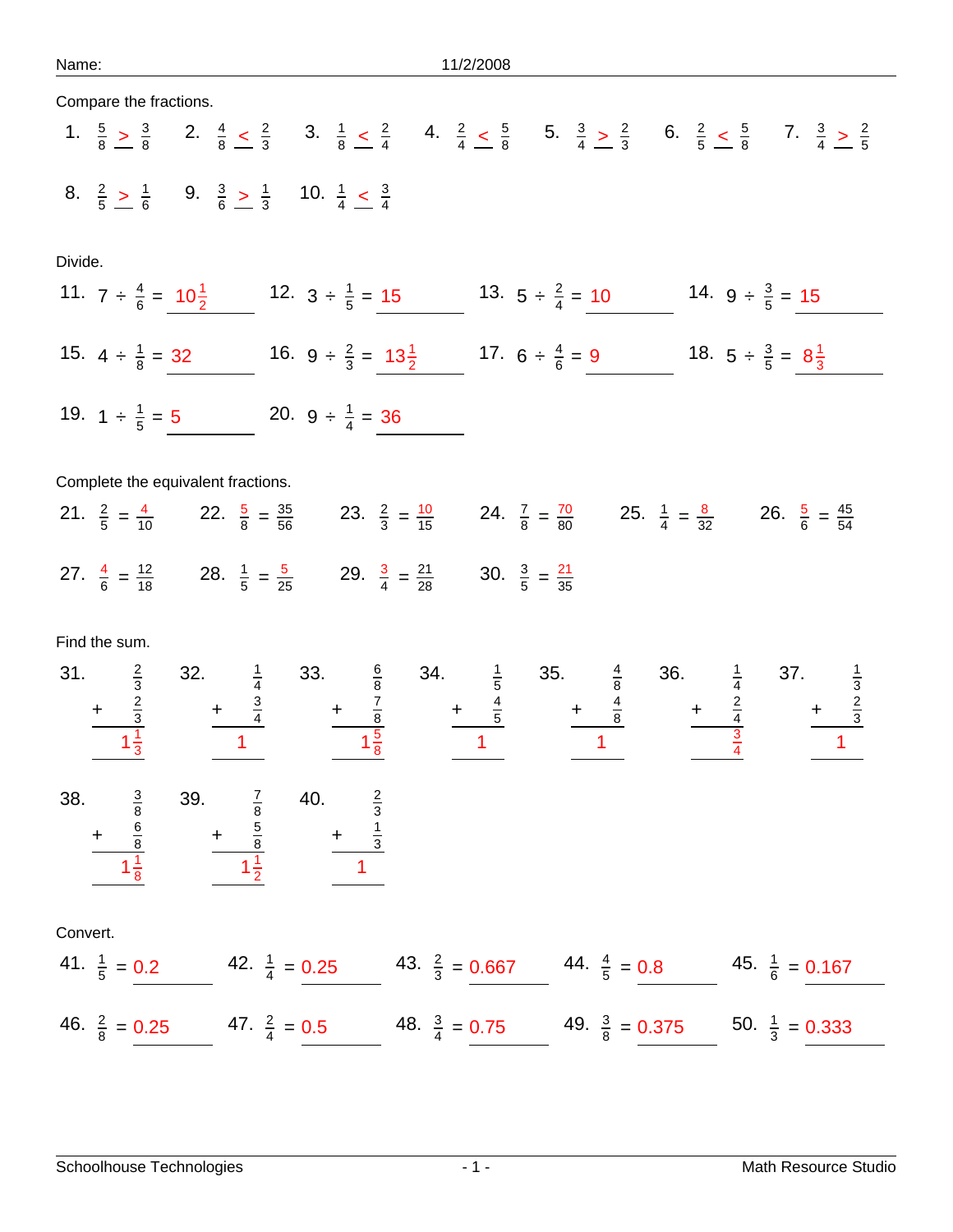Name: 11/2/2008

| Find the quotient.                                                                      |                                                 |                                                                                                                                                                                                                                                                                                                    |  |  |  |  |  |  |
|-----------------------------------------------------------------------------------------|-------------------------------------------------|--------------------------------------------------------------------------------------------------------------------------------------------------------------------------------------------------------------------------------------------------------------------------------------------------------------------|--|--|--|--|--|--|
|                                                                                         |                                                 | 51. $\frac{1}{3} \div \frac{2}{3} = \frac{1}{2}$ 52. $\frac{3}{5} \div \frac{3}{5} = 1$ 53. $\frac{1}{5} \div \frac{4}{5} = \frac{1}{4}$ 54. $\frac{2}{3} \div \frac{1}{3} = 2$ 55. $\frac{3}{8} \div \frac{1}{8} = 3$                                                                                             |  |  |  |  |  |  |
|                                                                                         |                                                 | 56. $\frac{1}{3} \div \frac{1}{3} = 1$ 57. $\frac{1}{4} \div \frac{1}{4} = 1$ 58. $\frac{3}{4} \div \frac{1}{4} = 3$ 59. $\frac{2}{5} \div \frac{2}{5} = 1$ 60. $\frac{3}{6} \div \frac{1}{6} = 3$                                                                                                                 |  |  |  |  |  |  |
| Find the product.                                                                       |                                                 |                                                                                                                                                                                                                                                                                                                    |  |  |  |  |  |  |
|                                                                                         |                                                 | 61. $\frac{4}{6} \times \frac{4}{6} = \frac{4}{9}$ 62. $\frac{1}{5} \times \frac{3}{5} = \frac{3}{25}$ 63. $\frac{2}{4} \times \frac{1}{4} = \frac{1}{8}$ 64. $\frac{4}{8} \times \frac{4}{8} = \frac{1}{4}$ 65. $\frac{1}{4} \times \frac{3}{4} = \frac{3}{16}$                                                   |  |  |  |  |  |  |
|                                                                                         |                                                 | 66. $\frac{3}{4} \times \frac{1}{4} = \frac{3}{16}$ 67. $\frac{1}{6} \times \frac{2}{6} = \frac{1}{18}$ 68. $\frac{4}{8} \times \frac{6}{8} = \frac{3}{8}$ 69. $\frac{2}{5} \times \frac{1}{5} = \frac{2}{25}$ 70. $\frac{2}{4} \times \frac{2}{4} = \frac{1}{4}$                                                  |  |  |  |  |  |  |
| Find the difference.                                                                    |                                                 |                                                                                                                                                                                                                                                                                                                    |  |  |  |  |  |  |
|                                                                                         |                                                 | 71. $\frac{4}{5}$ 72. $\frac{3}{6}$ 73. $\frac{2}{3}$ 74. $\frac{3}{4}$ 75. $\frac{4}{6}$ 76. $\frac{7}{8}$ 77. $\frac{2}{5}$<br>$-\frac{3}{5}$ $-\frac{2}{6}$ $-\frac{1}{3}$ $-\frac{2}{4}$ $-\frac{2}{6}$ $-\frac{5}{8}$ $-\frac{1}{5}$<br>$\frac{1}{6}$ $\frac{1}{3}$ $\frac{1}{4}$ $\frac{1}{3}$ $\frac{1}{4}$ |  |  |  |  |  |  |
|                                                                                         |                                                 |                                                                                                                                                                                                                                                                                                                    |  |  |  |  |  |  |
| 78. $\frac{5}{6}$ 79. $\frac{4}{6}$ 80.<br>$-\frac{2}{6}$ $-\frac{3}{6}$ $\frac{1}{6}$  | 80. $rac{5}{6}$<br>$ rac{4}{6}$<br>$ rac{4}{6}$ |                                                                                                                                                                                                                                                                                                                    |  |  |  |  |  |  |
|                                                                                         |                                                 |                                                                                                                                                                                                                                                                                                                    |  |  |  |  |  |  |
| Calculate.                                                                              |                                                 |                                                                                                                                                                                                                                                                                                                    |  |  |  |  |  |  |
|                                                                                         |                                                 | 81. $8\frac{3}{4}$ + $6\frac{2}{4}$ = $15\frac{1}{4}$ 82. $8\frac{2}{3}$ + $4\frac{2}{3}$ = $13\frac{1}{3}$ 83. $6\frac{2}{5}$ + $1\frac{4}{5}$ = $8\frac{1}{5}$ 84. $5\frac{3}{5}$ + $3\frac{2}{5}$ = 9                                                                                                           |  |  |  |  |  |  |
|                                                                                         |                                                 | 85. $5\frac{4}{6}$ + $4\frac{1}{6}$ = $9\frac{5}{6}$ 86. $5\frac{4}{6}$ + $2\frac{5}{6}$ = $8\frac{1}{2}$ 87. $7\frac{1}{4}$ + $4\frac{3}{4}$ = 12 88. $8\frac{4}{8}$ + $9\frac{3}{8}$ = $17\frac{7}{8}$                                                                                                           |  |  |  |  |  |  |
| 89. $4\frac{1}{5} + 2\frac{4}{5} = 7$ 90. $9\frac{1}{5} + 6\frac{2}{5} = 15\frac{3}{5}$ |                                                 |                                                                                                                                                                                                                                                                                                                    |  |  |  |  |  |  |
| Multiply.                                                                               |                                                 |                                                                                                                                                                                                                                                                                                                    |  |  |  |  |  |  |
| 91. $\frac{1}{3}$ of 9 = 3                                                              |                                                 | 92. $\frac{3}{4}$ of 2 = $1\frac{1}{2}$ 93. $\frac{1}{4}$ of 5 = $1\frac{1}{4}$ 94. $\frac{2}{3}$ of 3 = 2                                                                                                                                                                                                         |  |  |  |  |  |  |
| 95. $\frac{1}{8}$ of 1 = $\frac{1}{8}$                                                  |                                                 | 96. $\frac{6}{8}$ of 7 = $5\frac{1}{4}$ 97. $\frac{1}{8}$ of 8 = 1 98. $\frac{2}{4}$ of 6 = 3                                                                                                                                                                                                                      |  |  |  |  |  |  |
| 99. $\frac{3}{6}$ of $1 = \frac{1}{2}$                                                  | 100. $\frac{2}{4}$ of 4 = 2                     |                                                                                                                                                                                                                                                                                                                    |  |  |  |  |  |  |